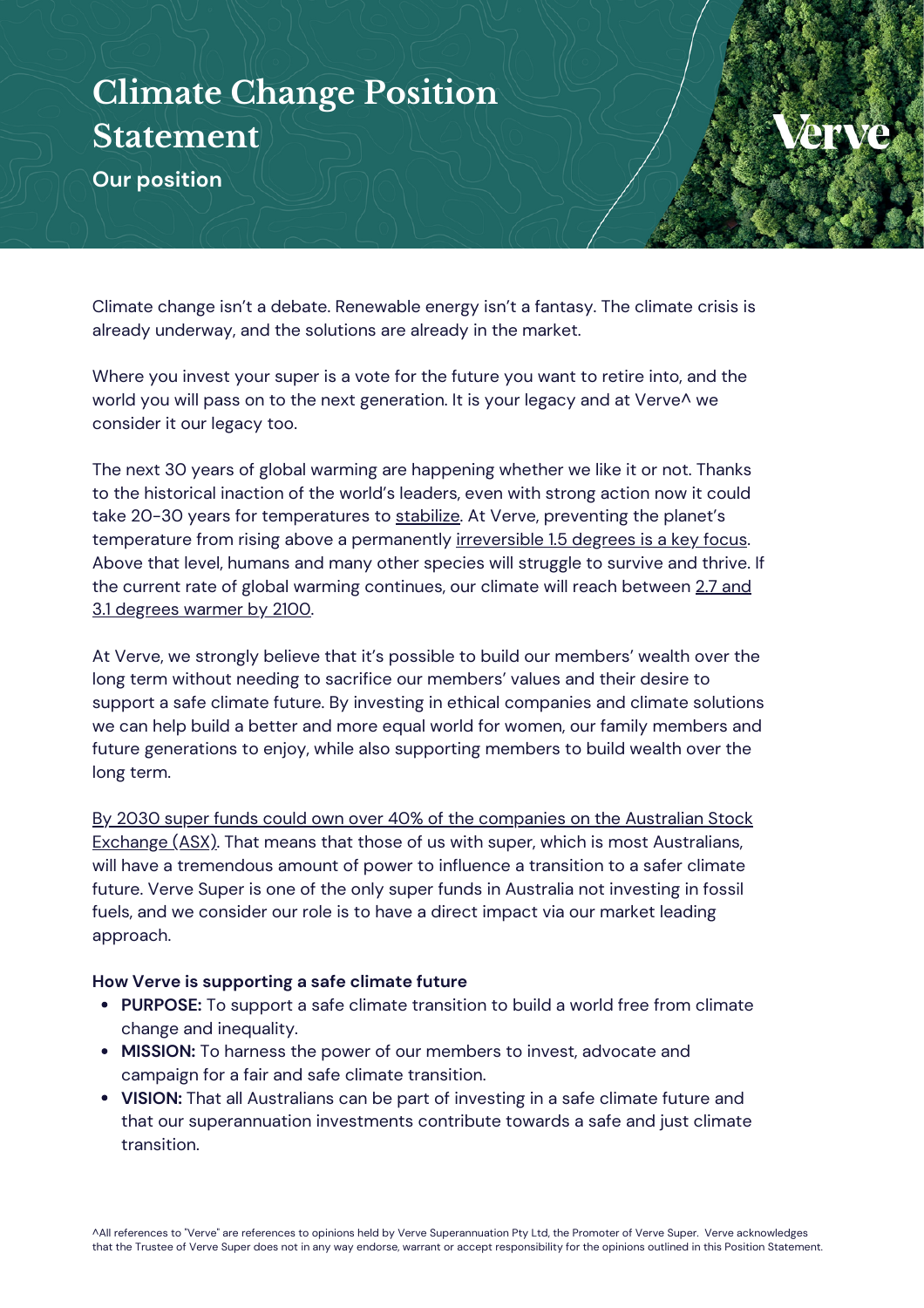The superannuation regulator - the Australian Prudential Regulation Authority (APRA) - has recently tasked all superannuation funds with considering how climate-related financial risks impact on investment decisions and the ability of funds to act in members' best financial interests.

Climate-related risks are typically categorised as:

- **Transition risks** arising from the transition to a low carbon economy, such as increased costs associated with meeting new policy or regulatory changes;
- **Physical risks** such as supply chain disruption and increased insurance premiums arising from damage caused by changing climate conditions or increased extreme weather events; and
- **Liability risks** such as the potential for increases in stakeholder litigation and regulatory enforcement related to a failure to appropriately respond to the impacts of climate change.

Verve will continue to assess and manage these risks as part of our risk management framework, noting that climate-related opportunities, such as increased investment flows into low carbon, energy efficient and climate resilient financial products and partnerships, often occur when solutions are being sought to mitigate the effects of, and adaptation to, climate change.

## **How Verve Super invests**

The role of Verve Super is to invest money on behalf of our members. All super funds think about the financial implications of each investment decision. We also think about the realworld implications of our investment decisions.

Verve Super has never invested in coal, oil or gas. A range of [negative](https://vervesuper.com.au/ethical-investing/) screens are applied to the total investment portfolio, in order to avoid investment in fossil fuels, old growth forest logging, intensive agriculture, environmental destruction, polluting and carbon intensive activities and the funding of harmful environmental activities.

A positive screening process is also applied to actively seek investments in companies involved in sustainable products, renewable and efficient energy products, recycling and reuse of waste, water and resource conservation, green buildings, sustainable timber production and the protection of natural environments.

Within this framework, Verve Super members are given the opportunity to invest in a more sustainable and equitable future that takes action on climate change now.